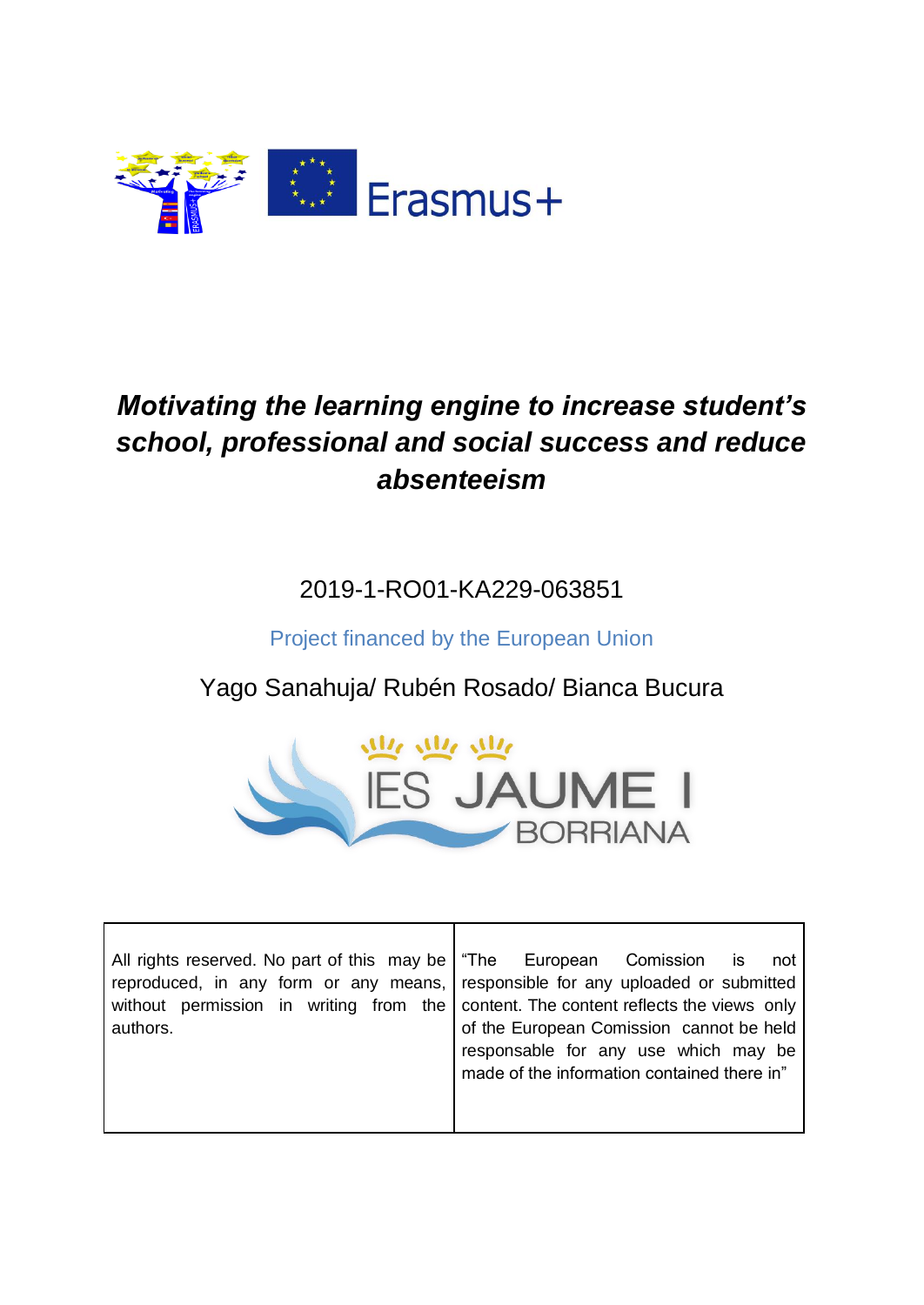## Logic exercises:

**1**-She has 4 chains, all of these chains have 3 links. She wants to put the 4 chains together and form one closed chain. Opening a link costs 20 cents and closing one costs 30 cents. She has reached her objective with only 150 cents. How did she do that?

**2**- John's son's brother has a friend whose name is the same as his brother's dad.This friend is Paco's son and Paco is John's step brother. What's his friend's name and which is the relationship he's got with John?

- **3- - We have five houses, each one of them of one colour.**
	- **Each house has an owner of a different nationality.**
	- **The five owners drink a different drink, smoke different brands and have a different pet.**
	- **No owner has the same pet, smokes the same brand or drinks the same drink.**

A-The Norwegian lives in the first house, next to the blue house.

B-The one who lives in the house which is in the middle drinks milk.

C-The English lives in the red house.

- D-The Swedish's pet is a dog.
- E-The Danish drinks tea.
- F-The green house is right on the left of the white house.
- G-The one in the green house drinks coffee.
- H-The one who smokes PallMall breeds birds.

I-The one in the yellow house smokes Dunhill.

J-The one who smokes Blend lives next to the one who has got cats.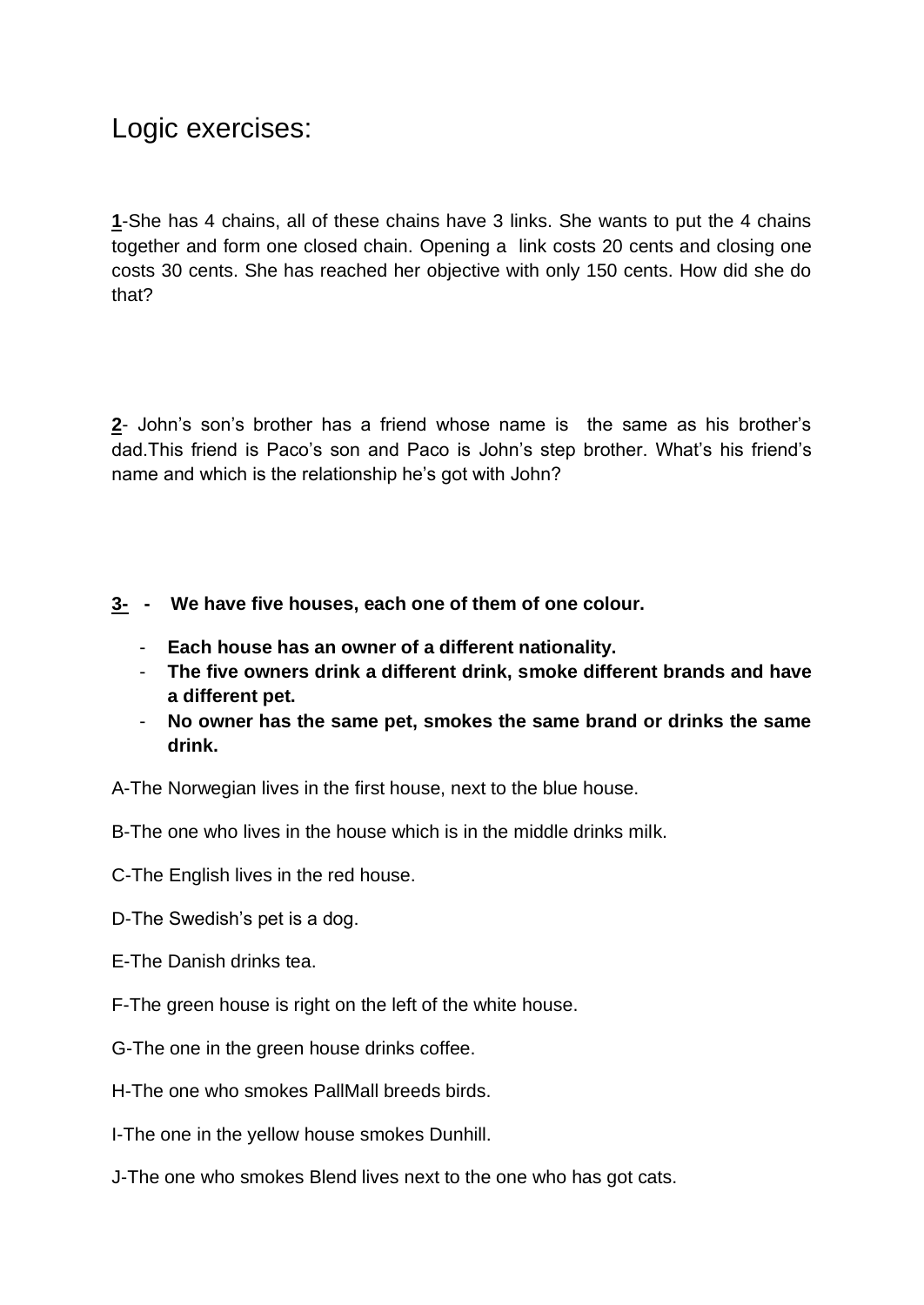K-The one who has horses lives next to the one that smokes Dunhill.

L-The one who smokes BlueMaster drinks beer.

M-The German one smokes Prince.

N-The one who smokes Blend has a neighbour who drinks water

**Who has fish as a pet?**

**4-** My uncle Pio has a variety of birds at his house

- -All of them but two are canaries
- -All are goldfinch but two
- -Only two aren't parakeet

How many birds does my uncle Pio has?

**5-** We've got four dogs: a greyhound, a bullmastiff, a Spanish mastiff and a hound. This last eats more than the greyhound. The spanish mastiff eats more than the greyhound but less than the bullmastiff, and this eats more than the hound. Who will be cheaper to keep?

**6-** Imagine that you are a taxi driver. Your taxi is yellow and black, and it has seven years. One of the brushes is broken; the carburetor needs to tune-up. Even though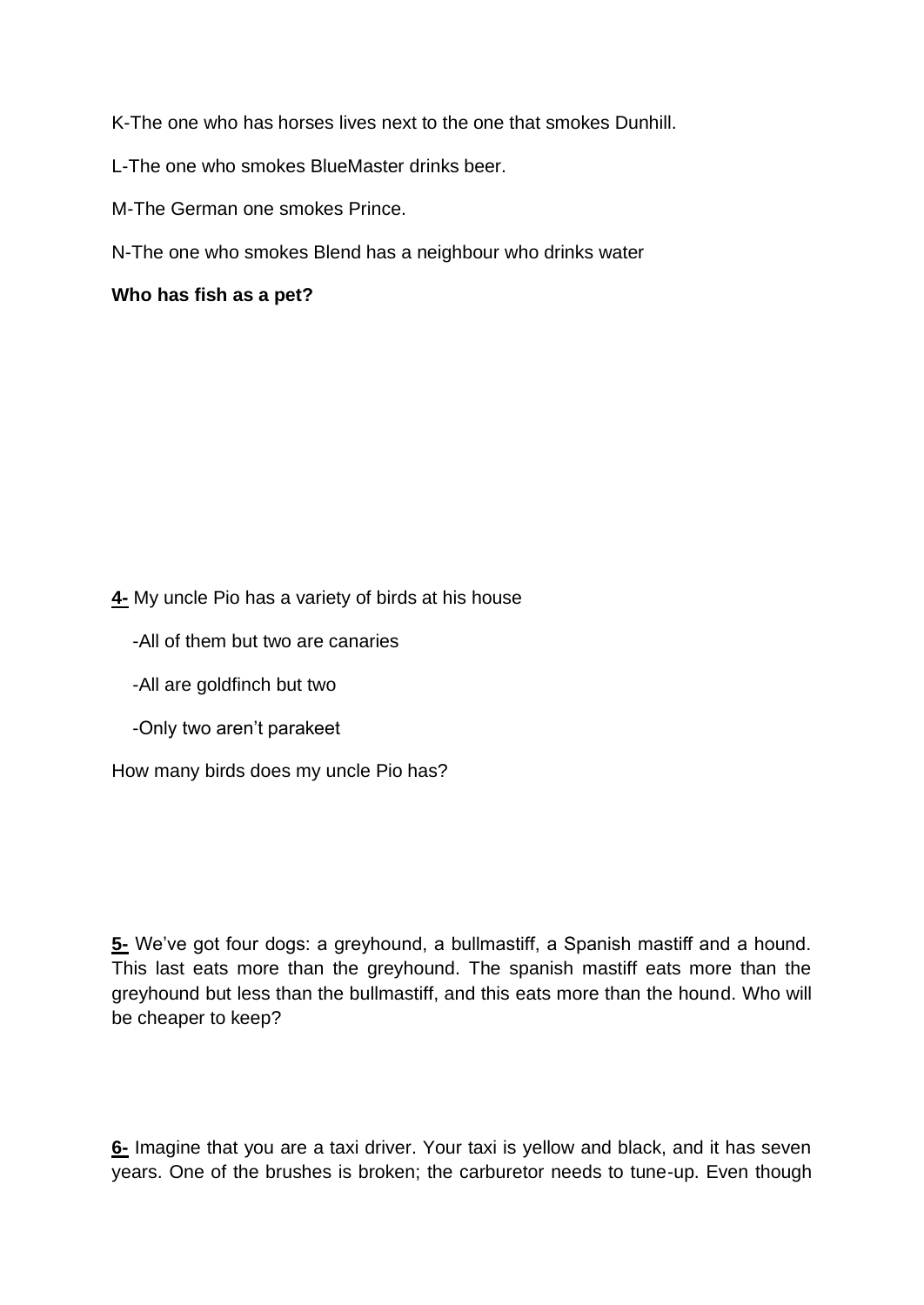the combustible tank fits 50 liters of combustible, is only at three of quarter parts of its capacity. How old the taxi driver is?

**7**- Six friends wish to spend their vacation together, and they decide that each two use a different types of transport. We know alejandro doesn't go by car since he goes with benito, which doesn't go by plane. Andres travels by plane. If Carlos doesn't go with Dario and he doesn't use the plane, could you tell which transport does Tomas use?

**8**- If Angela speaks lower than Rosa and Celia speaks louder than Rosa, does Angela speak louder or lower than Celia?

**9**- Santana won Orantes a tennis set of 6-3. Five matches were won by the player who didn't serve. Who served first?

**10**- Arthur is looking Melissa, but Melissa is looking Andrew. Arthur is married, and Andrew is not. ¿A married person is looking at a single person?

**11**- A father & his son was travelling in the car, they had an accident. The father died on the cras & the son loses his consciousness. He was taken to hospital. The doctor said "I can't operate this boy because is my son". Who was the doctor?

**12**- A boy and a half eat a cake and a half in one minute and a half. How many children do we need to eat 60 cakes in half an hour?

**13**- In a row of four houses, Brown's family live next to Smith's but not next to the Bruce's. If the Bruce's don't live next to the Jones', who are the Jones' neighbours?